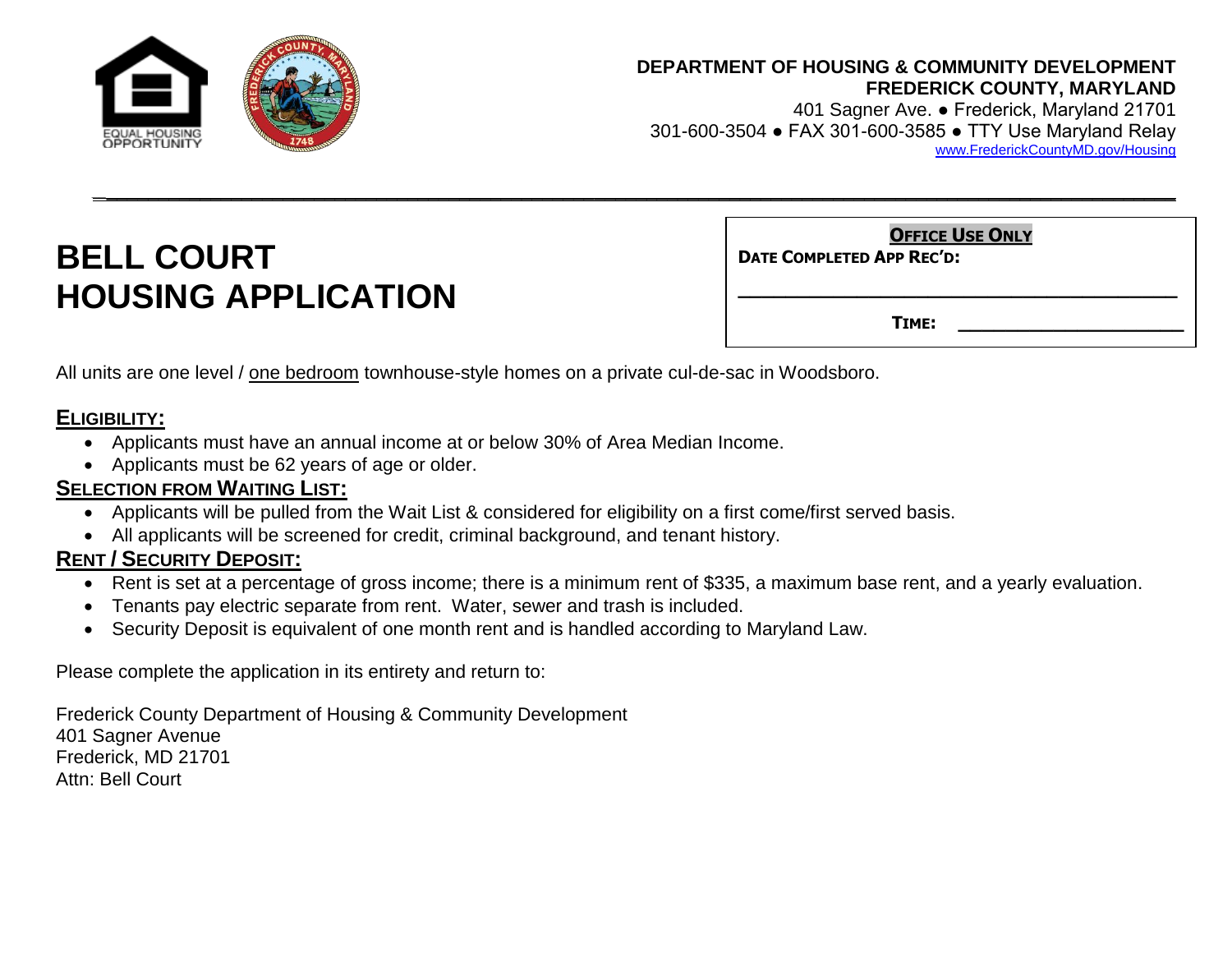| <b>HOUSEHOLD INFORMATION</b>                                          |                                         |                                                                           |                                                           | (OPTIONAL)                                                                    |                                                         |                                                  |  |                                                    |                                                |
|-----------------------------------------------------------------------|-----------------------------------------|---------------------------------------------------------------------------|-----------------------------------------------------------|-------------------------------------------------------------------------------|---------------------------------------------------------|--------------------------------------------------|--|----------------------------------------------------|------------------------------------------------|
| (Who will be residing in Bell Court unit)<br><b>FULL NAME</b>         | <b>SOCIAL SECURITY</b><br><b>NUMBER</b> |                                                                           | <b>DISABLED OR</b><br><b>HANDICAPPED</b><br><b>YES/NO</b> | <b>RACE</b><br>W-WHITE<br><b>B-BLACK</b><br><b>I-INDIAN</b><br><b>A-ASIAN</b> | <b>SEX</b><br><b>MALE</b><br><b>OR</b><br><b>FEMALE</b> | <b>AGE</b>                                       |  | <b>DATE OF BIRTH</b>                               | <b>U.S.</b><br><b>CITIZEN</b><br><b>YES/NO</b> |
|                                                                       |                                         |                                                                           |                                                           |                                                                               |                                                         |                                                  |  |                                                    |                                                |
|                                                                       |                                         |                                                                           |                                                           |                                                                               |                                                         |                                                  |  |                                                    | ZIP CODE: _________                            |
|                                                                       |                                         |                                                                           |                                                           |                                                                               |                                                         |                                                  |  |                                                    |                                                |
|                                                                       |                                         |                                                                           |                                                           |                                                                               |                                                         |                                                  |  |                                                    |                                                |
|                                                                       |                                         |                                                                           |                                                           |                                                                               |                                                         |                                                  |  |                                                    |                                                |
|                                                                       |                                         |                                                                           |                                                           |                                                                               |                                                         |                                                  |  |                                                    |                                                |
|                                                                       |                                         |                                                                           |                                                           |                                                                               |                                                         |                                                  |  |                                                    |                                                |
| <b>CURRENT INCOME</b><br><b>NAME OF HOUSEHOLD MEMBER WITH INCOME:</b> |                                         | <b>SOURCE OF INCOME:</b><br>E.G., SOCIAL SECURITY, EMPLOYER NAME,<br>ETC. |                                                           |                                                                               |                                                         | <b>GROSS AMOUNT OF EACH</b><br><b>CHECK</b>      |  | HOW OFTEN DO YOU<br><b>RECEIVE A CHECK?</b>        |                                                |
|                                                                       |                                         |                                                                           |                                                           |                                                                               |                                                         |                                                  |  |                                                    |                                                |
|                                                                       |                                         |                                                                           |                                                           |                                                                               |                                                         |                                                  |  |                                                    |                                                |
|                                                                       |                                         |                                                                           |                                                           |                                                                               |                                                         |                                                  |  |                                                    |                                                |
|                                                                       |                                         |                                                                           |                                                           |                                                                               |                                                         |                                                  |  |                                                    |                                                |
|                                                                       |                                         |                                                                           |                                                           |                                                                               |                                                         |                                                  |  |                                                    |                                                |
|                                                                       |                                         |                                                                           |                                                           |                                                                               |                                                         |                                                  |  |                                                    |                                                |
| <b>EMPLOYMENT</b> (If applicable)<br><b>LIST EMPLOYER(S)</b>          |                                         |                                                                           | <b>EMPLOYER ADDRESS</b>                                   |                                                                               |                                                         | <b>DATE</b><br><b>EMPLOYMENT</b><br><b>BEGAN</b> |  | <b>DATE EMPLOYMENT ENDED /</b><br><b>WHY ENDED</b> |                                                |
|                                                                       |                                         |                                                                           |                                                           |                                                                               |                                                         |                                                  |  |                                                    |                                                |
|                                                                       |                                         |                                                                           |                                                           |                                                                               |                                                         |                                                  |  |                                                    |                                                |
|                                                                       |                                         |                                                                           |                                                           |                                                                               |                                                         |                                                  |  |                                                    |                                                |
|                                                                       |                                         |                                                                           |                                                           |                                                                               |                                                         |                                                  |  |                                                    |                                                |
|                                                                       |                                         |                                                                           |                                                           |                                                                               |                                                         |                                                  |  |                                                    |                                                |